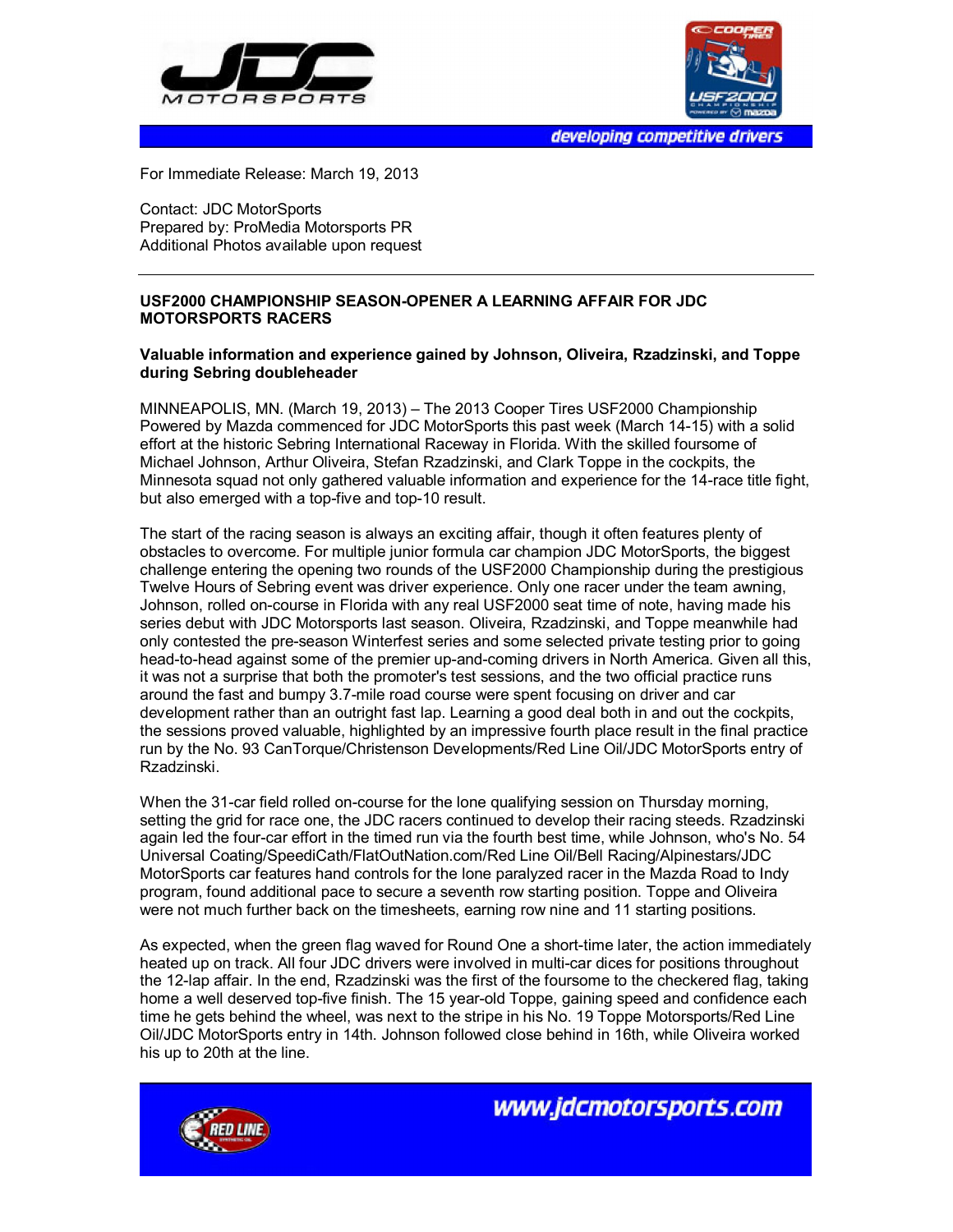



developing competitive drivers

With either each driver's fastest lap in race one, or second best lap in qualifying setting the grid for race two, the JDC racers were keen to continue their progression in Round Two on Friday. The 12-lap race proved to be a somewhat chaotic affair, as the combination of a lengthy early fullcourse caution and some minor incidents on track resulted in mixed results for the JDC contingent. Rzadzinski was again the team leader with a ninth place finish, having run closer to front in the earlier stages. Oliveira's No. 12 Hula Veiculos/Future Stars Development/JZ Concepts/Racelite Protection/Red Line Oil/JDC MotorSports steed was next to the line, thanks to a great charge from 23rd on the grid all the way up to 14th. Just a few car lengths further adrift, Johnson came home in 17th, while Toppe was classified 27th, having ended the race prematurely.

"Sebring had ups and downs for us this past week, but overall I'm happy to come out of there relatively unscathed," said Rzadzinski. "We had a good car, but a bit of bad luck made the results a bit harder to come by. I loved racing at St. Petersburg last year, and I can't wait to get on track in the No. 93 CanTorque/Christenson Developments/JDC Motorsports car. The team was awesome all week in Sebring, and we'll be pushing to the front as best we can this weekend."

"Sebring was a decent weekend considering some of the problems I was having with the track and getting up to speed," stated Johnson. "Sebring has always been a struggle, but I finished both races and got good points heading into St. Pete. I think there is more out of me and the car, so I'm looking forward to showing what I have."

"I'm very happy, as I managed to score my first points at Sebring," commented Oliveira. "I'm still adapting to the car and gaining experience every time I go out. My focus is to get as much seat time as I can, and improve my qualifying positions. The series has an exceptional level of drivers, which forces me to improve my performance. The next race will be, without doubt, a great new challenge. Hopefully good results will happen."

"Sebring was a very good learning experience for me," added Toppe. "I consistently improved throughout the weekend thanks to Phil Lombardi of JJRD and JDC. They always gave me the best coaching and best car in which to compete. I was aiming for a top-10 finish in race two, but had some bad luck and didn't get to finish the race. St. Petersburg will be a challenge being a street course, but I know JDC will put the best car underneath me and help me to be successful there."

JDC MotorSports and its talented foursome of Johnson, Oliveira, Rzadzinski, and Toppe will immediately look to build of the experiences gained at Sebring this coming weekend (March 23- 24), when Rounds Three and Four of the Cooper Tires USF2000 Championship Powered by Mazda are contested on the streets of St. Petersburg, Fla. As part of the IZOD IndyCar Series season-opener, the quest for series success commences on Friday (March 22) with a pair of practice sessions. A morning qualifying session and Round Three at 12:15 pm local time follows on day two. The street race doubleheader ends on Sunday (March 24), with Round Four at 9:30 am local time. Live timing and scoring will be available at www.f2000.com/Multimedia/Live.aspx

JDC MotorSports races with associate sponsorship from www.RedLineOil.com

Additional information on JDC MotorSports can be obtained from the team's website @ www.jdcmotorsports.com For direct contact, please contact John Church @ 952-233-3075



www.idcmotorsports.com